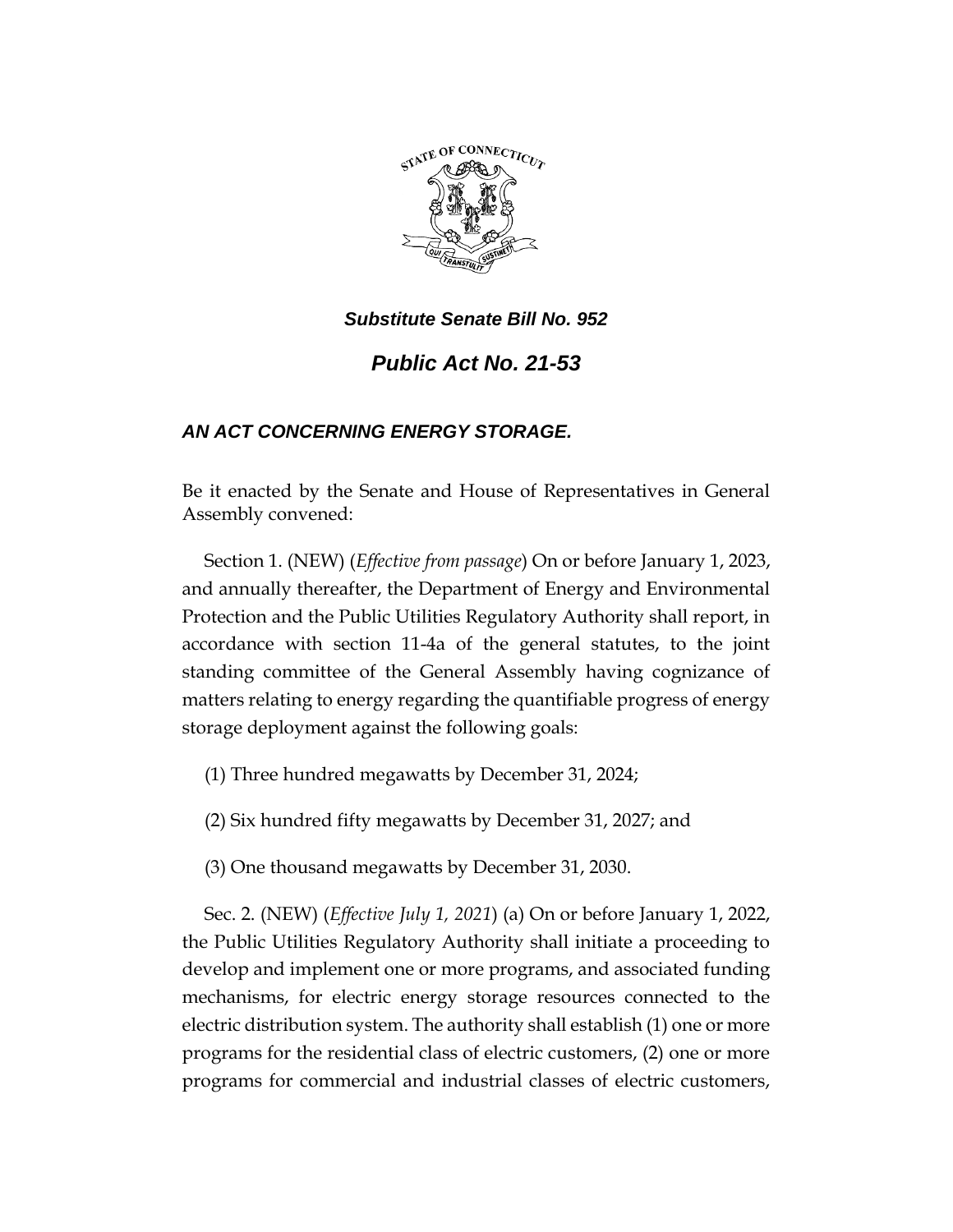and (3) a program for energy storage systems connected to the distribution system in front of the meter and not located at a customer premises. The authority shall solicit input from the Department of Energy and Environmental Protection, the Connecticut Green Bank, the electric distribution companies and the Office of Consumer Counsel in developing such programs.

(b) On or before January 1, 2022, the authority shall report the status of the proceeding described in subsection (a) of this section, in accordance with the provisions of section 11-4a of the general statutes, to the joint standing committee of the General Assembly having cognizance of matters relating to energy.

(c) In undertaking the proceeding described in subsection (a) of this section, the authority shall consider one or more programs and rate designs to incentivize the deployment of electric energy storage technologies connected to the electric distribution system that most effectively leverage the value of such technologies to achieve objectives including, but not limited to, (1) providing positive net present value to all ratepayers, or a subset of ratepayers paying for the benefits that accrue to that subset of ratepayers; (2) providing multiple types of benefits to the electric grid, including, but not limited to, customer, local, or community resilience, ancillary services, leveling out peaks in electricity use or that support the deployment of other distributed energy resources; (3) fostering the sustained, orderly development of a state-based electric energy storage industry; and (4) maximizing the value from the participation of energy storage systems in capacity markets. The authority shall include consideration of all energy storage configurations that are connected to the distribution system, including systems connected in front of the meter and not located at a customer premises. The authority shall also consider programs and rate designs to incentivize uses of electric energy storage technologies connected to the electric distribution system that avoid or defer investment in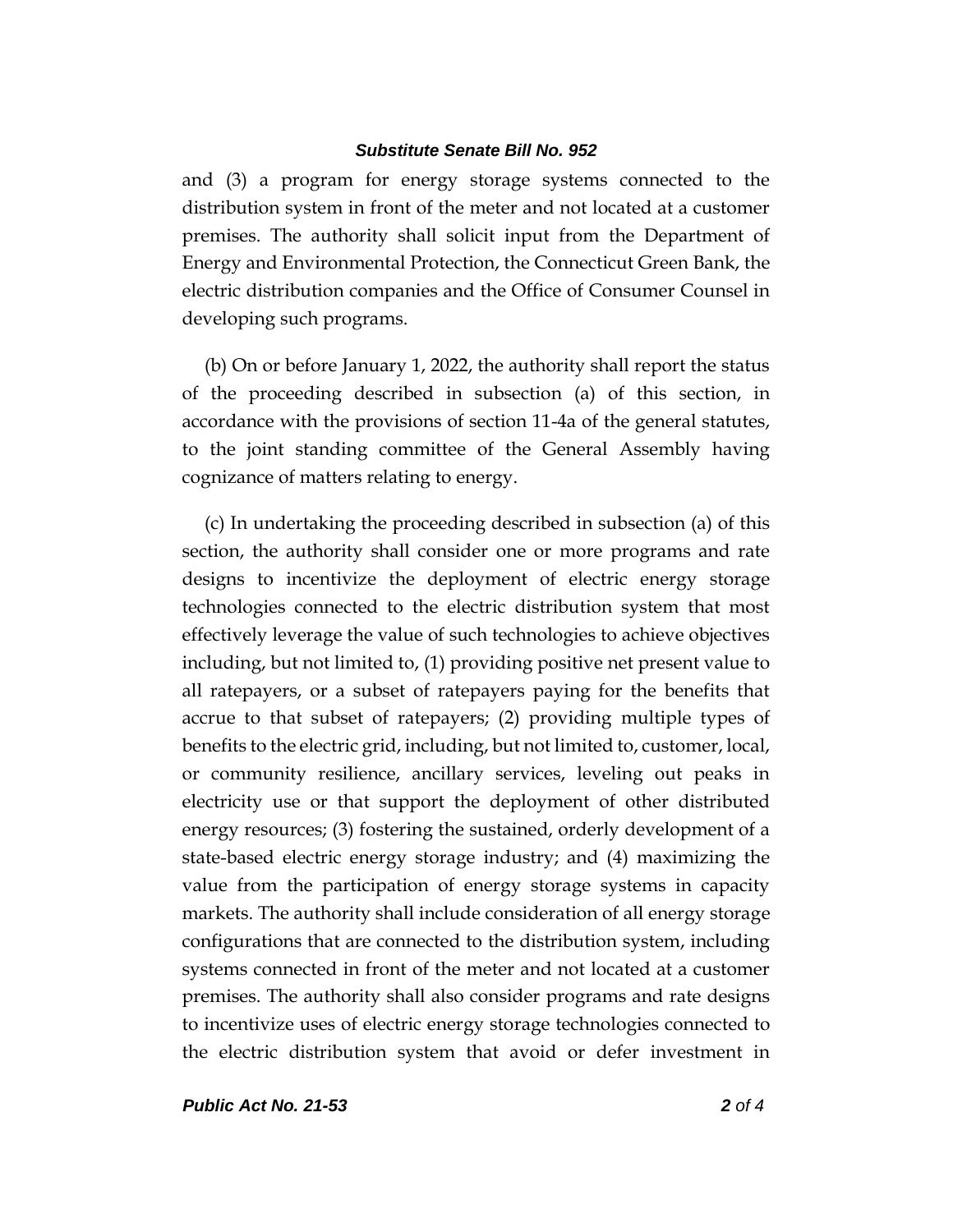traditional electric distribution system capacity upgrades.

(d) The authority may select the Connecticut Green Bank, the Department of Energy and Environmental Protection, the electric distribution companies, a third party it deems appropriate or any combination thereof, to implement one or more programs for electric energy storage resources connected to the electric distribution system, as directed by the Public Utilities Regulatory Authority.

Sec. 3. (NEW) (*Effective July 1, 2021*) (a) The Commissioner of Energy and Environmental Protection, in consultation with the procurement manager identified in subsection (l) of section 16-2 of the general statutes and the Office of Consumer Counsel, may issue requests for proposals for energy storage projects connected at the transmission or distribution level, including stand-alone energy storage projects and energy storage projects paired with Class I renewable energy sources or hydropower facilities that have a nameplate capacity rating of not more than one hundred megawatts, that would achieve the goals in section 1 of this act in combination with programs established by the Public Utilities Regulatory Authority. If the Commissioner of Energy and Environmental Protection determines that procuring energy storage is cost effective, the commissioner shall proceed with the selection of proposals. In making this determination, the commissioner shall publish and make available for public comment a cost-effectiveness test that considers each applicable benefit provided by energy storage.

(b) In making any selection of such proposals, the commissioner shall consider factors, including, but not limited to, (1) whether the proposal is in the best interest of ratepayers, including, but not limited to, the delivered price of such sources, (2) whether the proposal promotes electric distribution system reliability, including during winter peak demand, (3) any positive impacts on the state's economic development, (4) whether the proposal is consistent with the requirements to reduce greenhouse gas emissions in accordance with section 22a-200a of the

*Public Act No. 21-53 3 of 4*